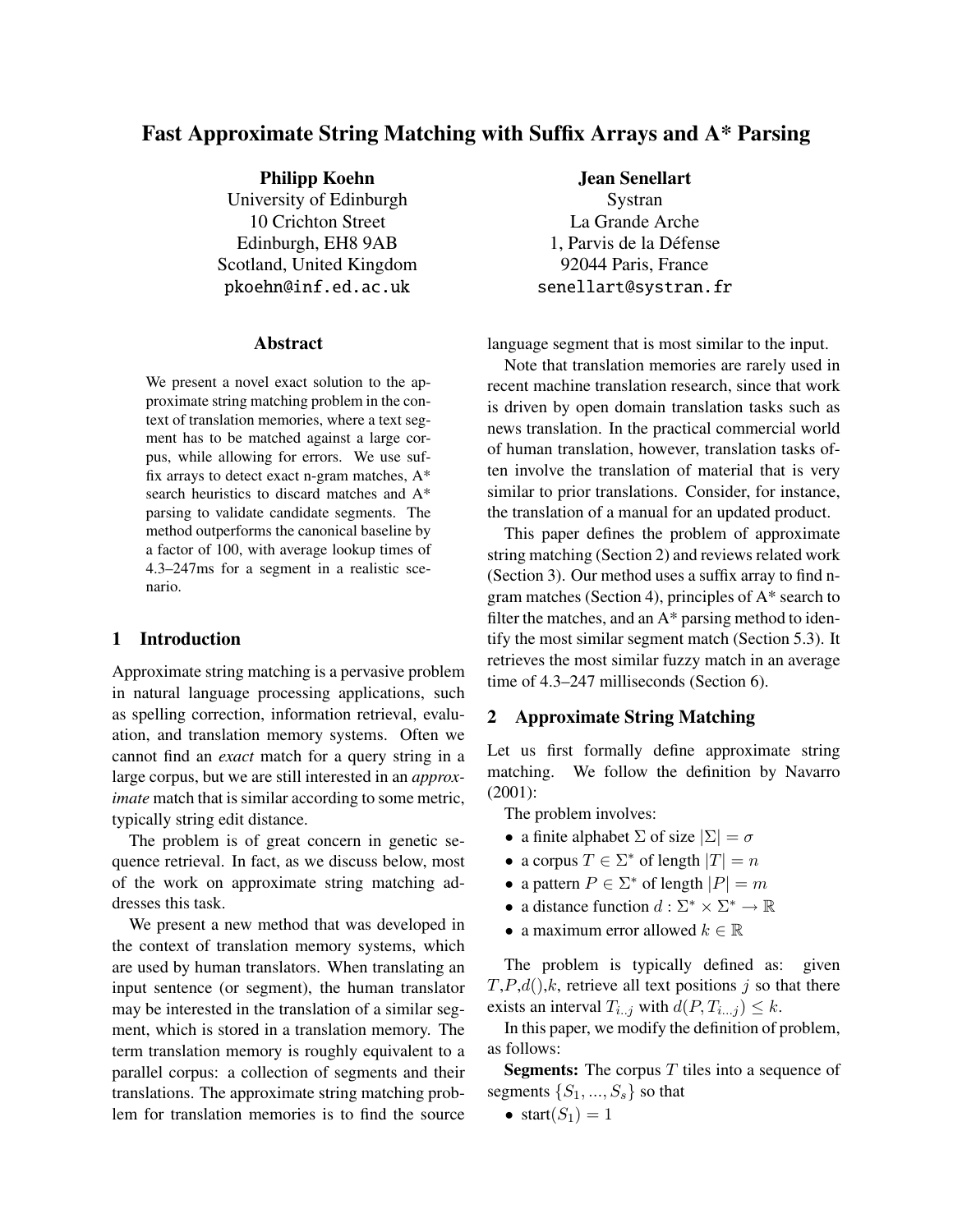|              |                 |   | В | C |                |   | B      | E       |
|--------------|-----------------|---|---|---|----------------|---|--------|---------|
|              |                 |   |   | З | 4              | 5 | 6      | 7       |
| E            |                 |   | 2 | 3 | 4              | 5 | 6      | 6       |
| A            |                 |   | 2 | 3 | ↘<br>4         | 4 | 5      | 6       |
| B            | З               | 2 |   | 2 | З              | 4 | 5      | 6       |
| E            | $rac{4}{\cdot}$ | З | 2 | 2 | 3              | 4 | 5      | 5       |
| $\mathsf{C}$ | 5               | 4 |   |   | ↘<br>3         | 4 | ×<br>5 | 6       |
| D            | 6               | 5 | 4 | З | 2              | З | 4      | 5       |
| E            | र<br>7          | 6 | 5 | 4 | $\overline{3}$ | 3 | 4      | ×.<br>4 |

Figure 1: Canonical dynamic programming solution to the approximate string matching problem under a unit cost string edit distance. Each alignment point between the two strings ABCDABE and EABECDE is filled with the minimal cost and a backpointer to its prior alignment point.

\n- end(
$$
S_s
$$
) =  $|T|$ , and
\n- $\forall_{1 < z \leq s} \text{end}(S_{z-1}) + 1 = \text{start}(S_z)$ ,
\n

i.e., the segments start at the beginning of the text, end at the end of the text, and follow each other.

Minimum matching cost: Given the sequence of all segments  $\{S_1, ..., S_s\}$  as defined above, the minimum matching cost is  $c = \min\{d(P, S_z)|S_z \in$  $\{S_1, ..., S_s\}, d(P, S_z) \leq k\}.$ 

Task: retrieve all segments  $S_z$  with distance  $d(P, S_z) = c.$ 

### 3 Related Work

The canonical method for the approximate string matching problem under the string edit distance metric has been discovered many times. It uses dynamic programming, as illustrated in Figure 1. Given the matrix of possible alignment points  $\{(i, j)|0 \le i \le j\}$  $|a|, 0 \leq j \leq |b|$  between the two strings a and b, we compute for each point the optimal path, with only depends on the directly preceding points, as defined by the deletion, insertion, substitution, and match operations.

The method can be adapted straightforwardly to the problem where the pattern may match at any starting point and end point in the corpus (the general approximate string matching problem), or our problem, where the pattern may be matched against any of the segments of the corpus. The complexity of the algorithm is  $O(nm)$  — linear both with respect to the corpus size and the pattern size. Our method has sub-linear complexity with respect to corpus size.

Most of the work in this area deals with genetic sequence retrieval. Biologists search for genes or other DNA sequences consisting of the letters A, C, G, and T in the genetic code of a living being. Our problem differs from this application in various points:

- the lexicon is much larger: 10,000s or more distinct words found in a text vs. four bases
- the allowable error is larger: in translation memories, we may accept up 30% error
- sequences are shorter, typically 10-50 words
- there are natural starting and end points, i.e., segment boundaries
- we search for the best matches, not all matches

The first two differences make our problem harder, while the last three make it easier, and we exploit them in our method.

The main building blocks of approximate string matching methods are corpus indexing, filtering, pattern processing, and improvements to the dynamic programming techniques (Navarro, 2001).

Common corpus indexing methods are suffix trees and suffix arrays. Suffix trees compile the corpus into a trie, which allows the quick retrieval of any substring in the corpus. However, worst case quadratic space requirements are prohibitive for our application. We use suffix arrays (Manber and Myers, 1990), which are described in detail in Section 4.

The idea of filtering is to discard most of the search space and to focus on the promising areas. The method is divided into a filtering and validation stage. The focus is typically on filtering, while standard techniques are used for validating potential matches. Filters based on suffix arrays are commonly used, see for instance work by Kärkkäinen and Na (2007). Our method is partly a filtering method. It gets most of its gains from the filtering stage, although we also optimize validation based on the information gained in the filtering stage.

There are various ways to process the pattern, for instance splitting it into sub-patterns for which exact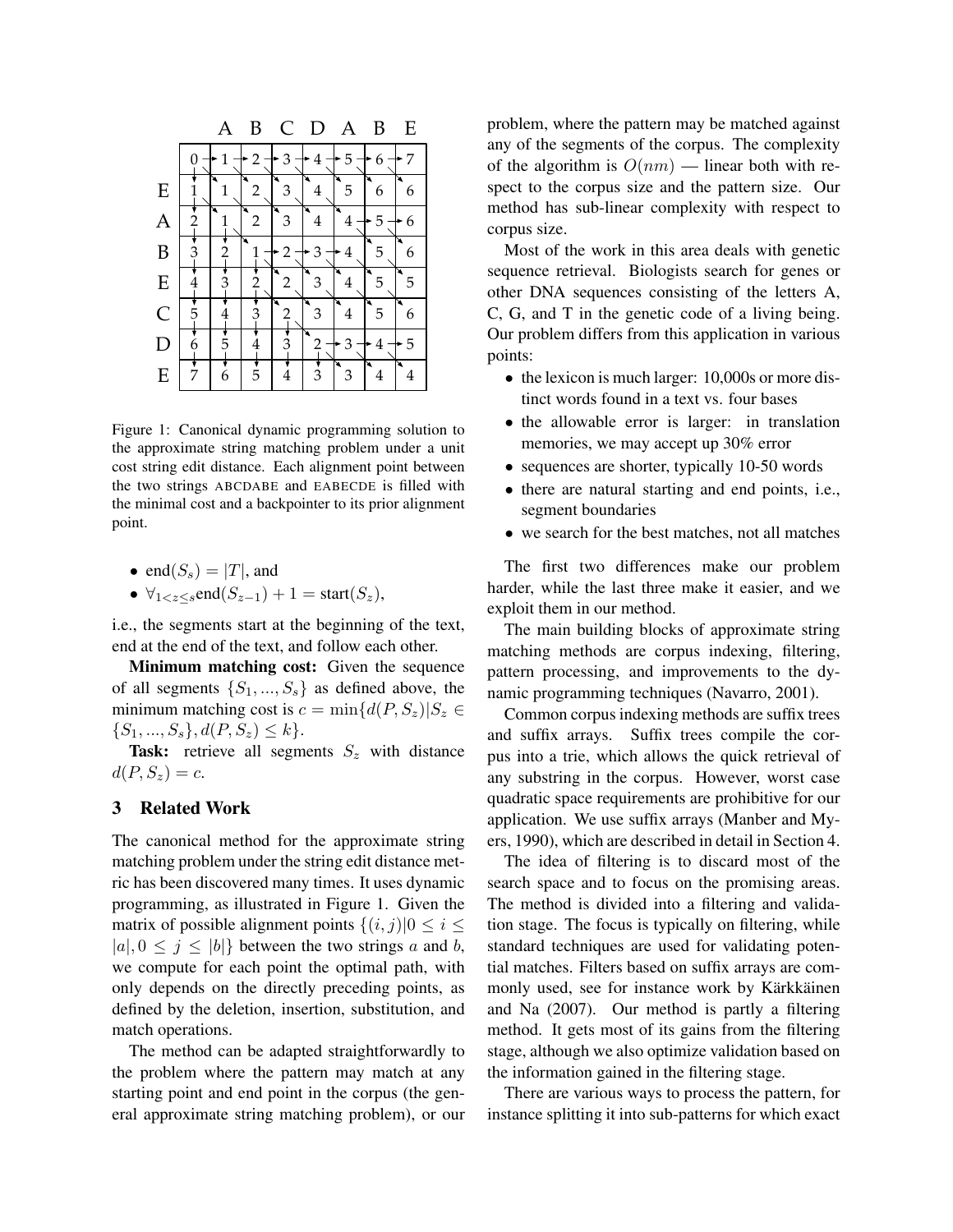matching is performed, or compiling it into a finite state machine. Our method utilizes exact matches of sub-patterns.

The dynamic programming techniques can be improved in many ways. To give an example, in the canonical algorithm, we do not need to compute the entire matrix but can focus on the alignment points with the lowest cost.

The only description of a method addressing the approximate string matching problem in translation memories, that we are aware of, is work by Mandreoli et al. (2002), which uses simple filtering methods using a database. They report speeds of *"8 seconds to compare 419 query sentences against 1497 reference sentences"*, and *"1.5 seconds per query sentence"* with a larger corpus, which is a few orders of magnitude slower than our method.

Suffix arrays have been applied to a related problem in machine translation, namely looking up phrases in a word-aligned parallel corpus to compute phrase translation probabilities. Work by Callison-Burch et al. (2005); Zhang and Vogel (2005); Mc-Namee and Mayfield (2006) was extended to socalled hierarchical phrases, essentially phrases with gaps, by Lopez (2007).

### 4 Suffix Arrays

Our method uses n-gram matches between the input segment (the pattern) and the translation memory (the corpus) to identify potential candidate corpus segments.

We store the corpus in a suffix array to enable quick lookup. The data structure uses an index of starting positions of all suffixes in the corpus, which is sorted alphabetically (see Figure 2). This allows us to use binary search to find a particular suffix in the corpus.

We sort the index using quick sort, which is  $O(n \log n)$ . Our implementation takes a few seconds even for corpora with tens of millions of words. We identify words with integer word ids, so we also sort the index based on these word ids, not actually alphabetically. The suffix array takes up  $O(n)$  space, doubling the space requirements for storing the corpus, which is not a problem with modern computers and customary corpora. Searching the array for an n-gram of size g takes  $O(g \log n)$  time.



3 the people, by the people, for the people

 $\vert 7 \vert$  the people, for the people



Figure 2: Suffix array: When sorting all suffixes of a corpus (here, a 12 word phrase) and keeping track of their corpus positions, a suffix array is created. The suffix array can be used to find a particular suffix by binary search.

Finding all occurrences of an n-gram in the corpus builds on the binary search method to find an existing suffix in the corpus. Matching an n-gram requires that the  $q$  words of the n-gram match the first  $q$  words of the suffix. First, we attempt to find any match in the corpus (and terminate if we fail to do so). Then we perform two binary searches to find the first and last occurrence of the n-gram. This gives a range of corpus positions, where the n-gram occurs. This range is an interval in the index.

A pattern of m words contains  $O(m^2)$  n-grams. Since the binary search for a n-gram of size  $g$  takes  $O(m \log n)$  time (and  $q \leq m$ ), looking up all ngrams takes  $O(m^3 \log n)$  in the worst case. However, since when looking up, say, the *trigram* starting at the beginning of the pattern, we can re-use the results of the previous search for the *bigram* starting at the beginning of the pattern. The range of matches for the trigram is a subset of the matches for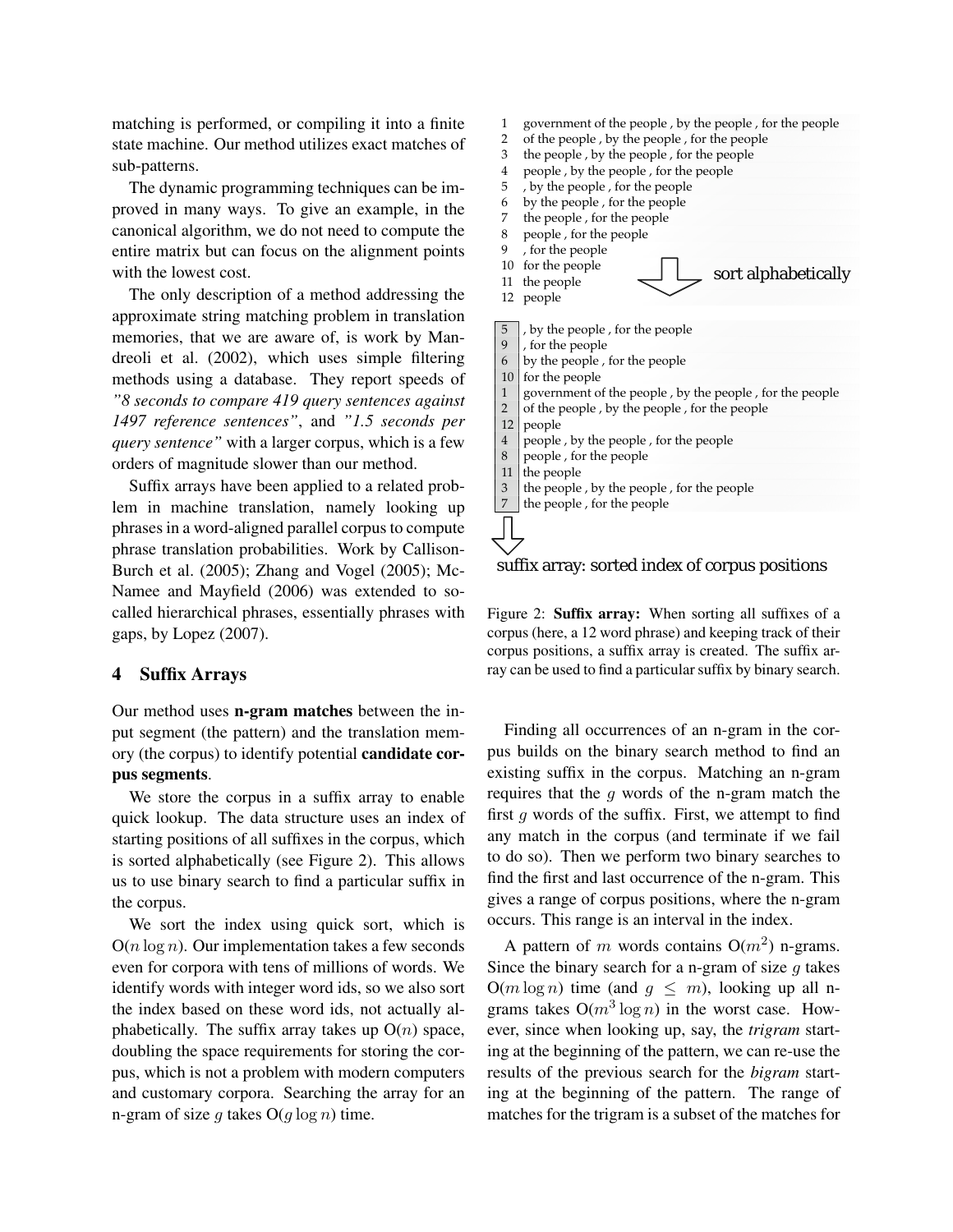the bigram. Since, we cannot be sure that the ranges get smaller with longer n-grams, this does not reduce the worst case cost of  $O(m^3 \log n)$ , but it does dramatically reduce the cost in the average case to  $O(m \log n)$ .

# 5 A\* Search

A\* search uses a heuristic to estimate the cost of a partial solution to a search problem. A\* search requires that the heuristic is *admissible*, i.e. it may over-estimate the cost of a partial solution, but never under-estimate it.

If we find a **ceiling cost** — for instance, by finding a (typically sub-optimal) complete solution to the problem, or by other means  $- A^*$  search can safely discard all partial solutions that have a worse heuristic cost than the ceiling cost.

The strategy to employ A\* search is two-fold: we would like to explore the most likely part of the search space (as indicated by the heuristic cost of partial solutions), and we would like to drive down the ceiling cost to safely discard much of the space.

In our method, we use A\* search in two stages: first as a filtering methods to discard n-gram matches and candidate segments, and then as a validation method to compare a pattern against a corpus segment. During both stages we are keenly interested in reducing the ceiling cost.

We initialize the ceiling cost to the maximum cost allowed when matching the pattern against the corpus. In a translation memory application, we are only interest in segments that match at least 70% (or more), i.e. the maximum allowable string edit distance k is  $\lceil 0.3m \rceil$ .

See Figure 3 for the pseudo code of the algorithm. The rest of this section describes it in detail.

## 5.1 Match Filtering

Recall that we use the suffix array to generate all ngram matches between the pattern and the corpus. When we identify such an n-gram match, we record its

- start and end position in the pattern
- start and end position in the corpus segment
- the corpus segment id

We also compute two cost estimates: its **mini**mum and maximum cost. The minimum cost is the lowest possible cost for matching the pattern against the corpus segment in which the match was found, when everything else goes perfectly fine. The maximum cost assumes that this n-gram is the only match between the pattern and the corpus.

The minimum cost composed of:

- the *difference* between the starting position of the n-gram in the pattern and the starting position of the n-gram in the corpus segment, or 1 if they are the same except if both are at the segment start.
- the *difference* between the number of words after the n-gram in the pattern and the number of words after the n-gram in the corpus segment, or 1 if they are the same except if both are at the segment end.

The maximum cost is composed of:

- the *maximum* of the starting position of the ngram in the pattern and the starting position of the n-gram in the corpus segment.
- the *maximum* of the number of words after the n-gram in the pattern and the number of words after the n-gram in the corpus segment

If a newly found match has a lower maximum cost than the ceiling cost, we can update the ceiling cost to this value.

If the match has a higher minimum cost than the ceiling cost, we can safely discard the match. Surviving matches are stored in a hash indexed by the corpus segment id.

Note that if we find a corpus segment that is identical to the pattern, it has a maximum cost of 0, invalidating all matches that are not also such full matches.

Also note that if we find, say, a trigram match, we will also find two underlying bigram and three underlying unigram matches. However, we remove such sub-matches from our set of matches, since they cannot be used with a lower cost than the trigram match.

## 5.2 Length Filtering

The collection of a set of n-gram matches yields a set of candidate corpus segments. We perform an additional filtering step before full validation, i.e., before computing the string edit distance between each corpus segment and the pattern.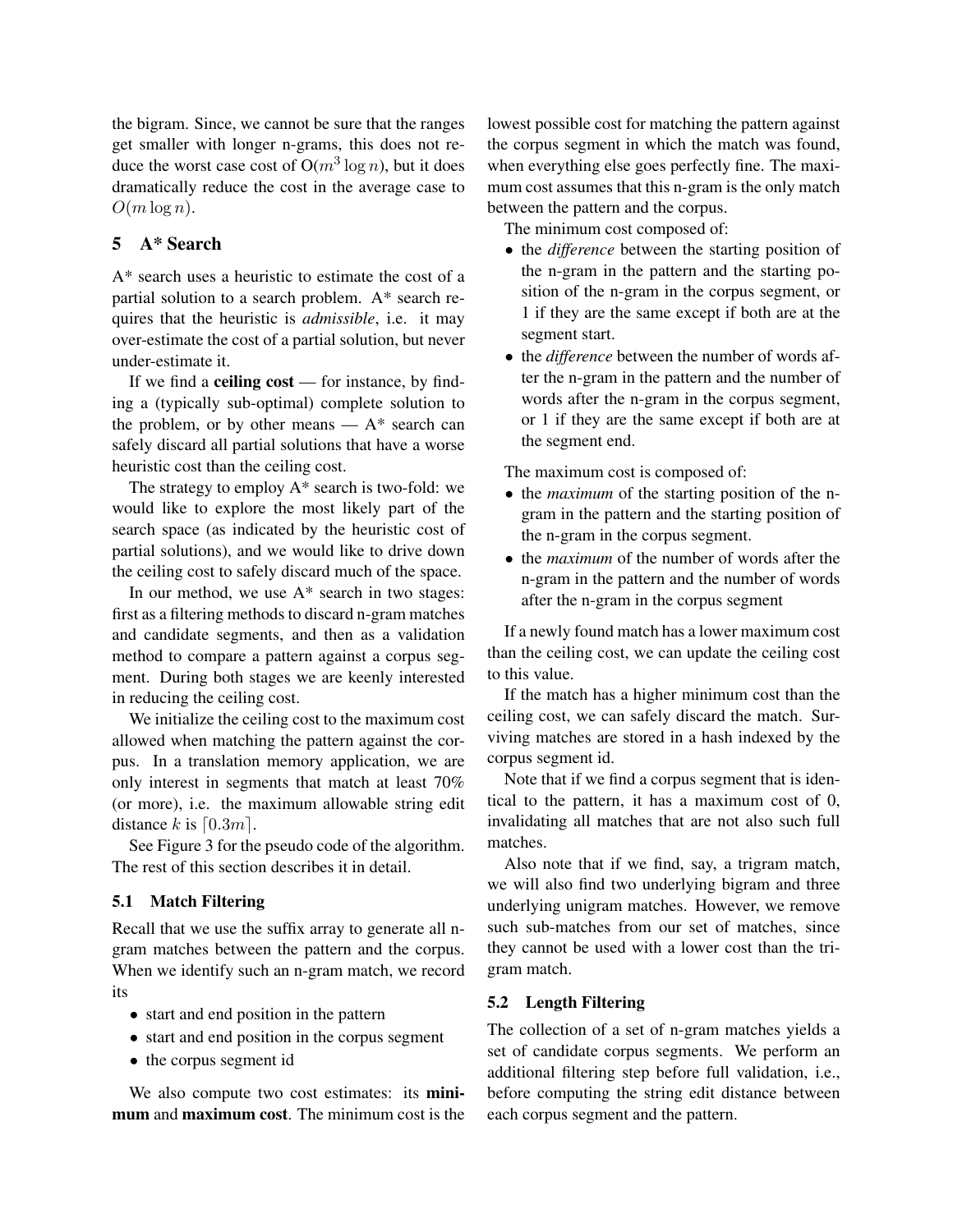```
MAIN:
Input: pattern p = p_1..p_nOutput: best matching segments S
 1: ceiling-cost = [0.3 \times p.length]2: M = \text{find-matches}(p)3: S = \text{find-segments}(p, M)FIND-MATCHES:
Input: pattern p = p_1..p_nOutput: matches M
 1: for start = 1 .. p.length do
 2: for end = start .. p.length \bf{do}3: remain = p.length – end
 4: M_{\text{start},\text{end}} = \text{find-in-suffix-array}(p_{\text{start}}..p_{\text{end}})5: break if M_{\text{start,end}} = \emptyset6: for all m \in M do
 7: m.leftmin = |m.start - start|8: m. leftmin = 1 if m. leftmin == 0 & start > 0
 9: m.rightmin = |m.remain – remain
10: m\text{.}rightmin = 1if m.rightmin == 0 & remain > 0
11: \text{min-cost} = m.\text{left} + m.\text{right} + m.12: break if min-cost > ceiling-cost
13: m. leftmax = max(m. start, start)
14: m.rightmax = max(m.remain, remain)15: m.pstart = start; m.pend = end
16: \mathbf{M} = \mathbf{M} \cup \{m\}17: end for
18: end for
19: end for
FIND-IN-SUFFIX-ARRAY:
Input: string
Output: matches N
 1: first-match = find first occ. of string in array
 2: last-match = find last occ. of string in array
 3: for index i = first-match ... last-match do
 4: m = new match()5: m.start = i.segment-start6: m.end = i.segment-end
 7: m.length = i.segment.length8: m.remain = m.length – m.end
 9: m \text{.segment-id} = i \text{.segment.id}10: \mathbf{N} = \mathbf{N} \cup \{m\}11: end for
FIND-SEGMENTS:
Input: pattern p, matches M
Output: best matching segments S
 1: for all s : ∃m ∈ M : m.segment-id = s.id do
2: a = new agenda-item()3: a.M = \{m \in M : m \text{.segment-id} = s.id\}
```

```
4: a.sumlength = \sum_{m \in a \cdot M} m.length
```

```
5: a.\text{priority} = -a.\text{sumlength}6: a.s = s7: \mathbf{A} = \mathbf{A} \cup \{a\}8: end for
9: while a = pop(A) do
10: break if a.s. length - p. length > ceiling-cost
11: break if max(a.s.length, p.length) - a.sumlength> ceiling-cost
12: \csc t = \text{parse-value}(a.s, a.M)13: if cost < ceiling-cost then
14: ceiling-cost = cost
15: S = \emptyset16: end if
17: S = S \cup \{a.s\} if cost == ceiling-cost
18: end while
PARSE-VALIDATE:
Input: string, M
Output: cost
 1: for all m_1 \in M, m_2 \in M do
 2: \mathbf{A} \cup \{a\} if a = \text{combinable}(m_1, m_2)3: end for
 4: cost = min \{m.\text{leftmax} + m.\text{rightmax}|m \in \mathbf{M}\}\5: while a = pop(A) do
 6: break if a.mincost > ceiling-cost
 7: mm = new match()8: mm. leftmin = a.m1. leftmin
 9: mm. leftmax = a.m1. leftmax
10: mm.rightmin = a.m2.rightmin
11: mm. rightmax = a.m2. rightmax12: mm.start = a.m1.start; mm.end = a.m2.end13: mm.pstart = a.m1.pstart; mm.pend = a.m2.pend
14: mm.internal = a.m1.internal + a.m2.internal +a.internal
15: cost = min(cost, mm.leftmax + mm.rightmax +
      mm.internal)
16: for all m \in M do
17: \mathbf{A} = \mathbf{A} \cup \{a\} if a = \text{combinable}(mm, m)18: end for
19: end while
COMBINABLE:
Input: matches m_1, m_2Output: agenda item a
 1: return null unless m_1 end < m_2 start
 2: return null unless m_1 pend < m_2 pstart
 3: a.m1 = m_1; a.m2 = m_24: delete = m_2.start−m_1.end-1
 5: insert = m_2.pstart−m_1.pend-1
 6: internal = max(insert, delete)
```

```
7: a.internal = internal
```
- 8:  $a.\text{mincost} = m_1.\text{leftmin} + m_2.\text{rightmin} + \text{internal}$
- 9:  $a$ .priority =  $a$ .mincost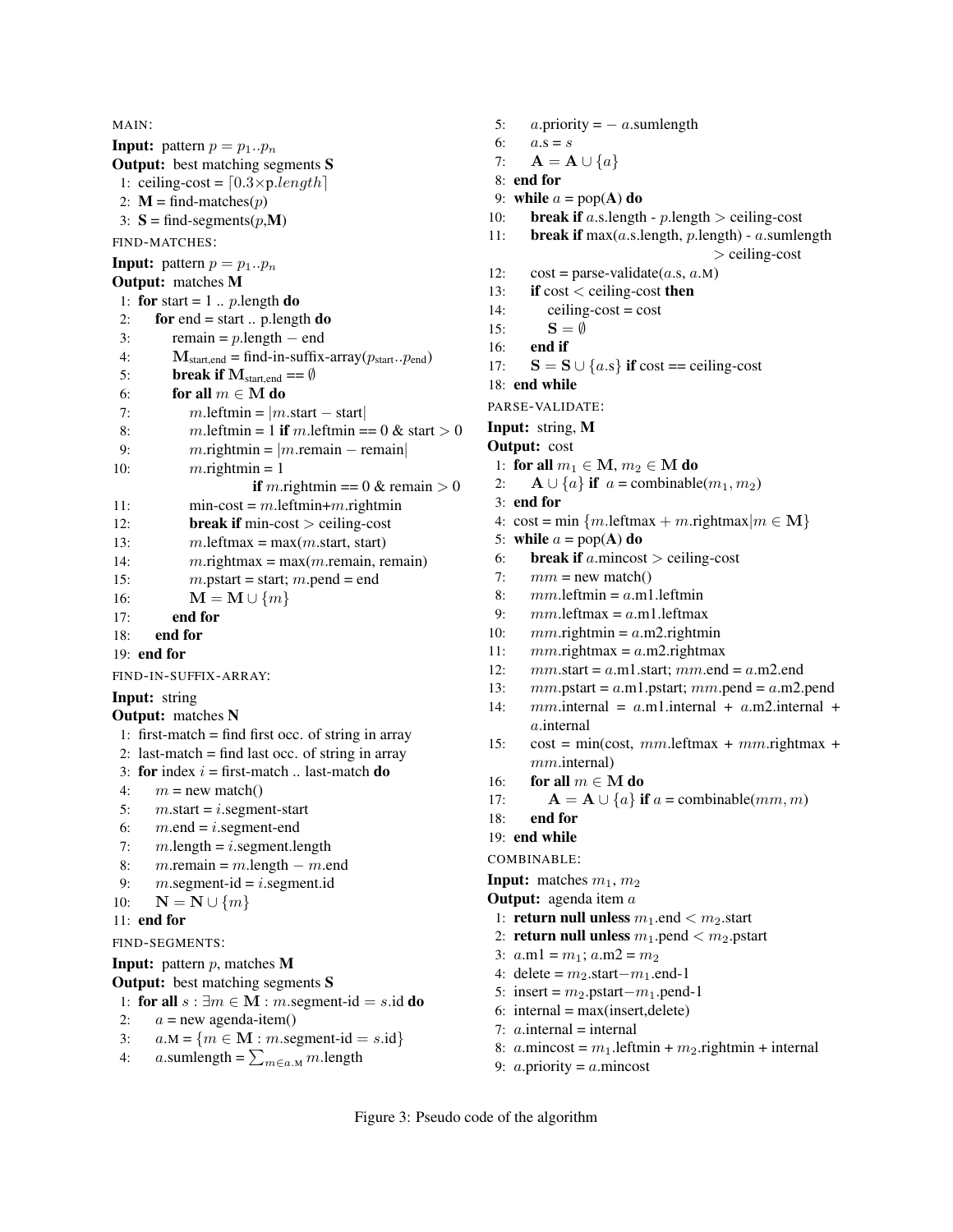Note that a large number of corpus segments is already excluded implicitly by our n-gram match requirements. If the difference in length between the corpus segment and the pattern is larger than the ceiling cost, then none of its n-gram matches has a minimum cost that is lower than the ceiling cost.

We pose another requirement for a corpus segment. The difference between the larger of segment length and pattern match minus sum of the length of all its n-gram matches has to be smaller than the ceiling cost. In other words, in addition to the cost due to length differences between the pattern and the corpus segment, the remainder has to made up by sufficient n-gram matches to not exceed the ceiling cost (optimistically, all of them are used).

## 5.3 Validation with A\* Parsing

At this point, we have a set of candidate corpus segments. We could simply compute string edit distance to validate them and to find the segments with the lowest cost.

However, we also have all n-gram matches for each candidate corpus segment, so we can use a more efficient method for validation. This method draws from ideas in A\* parsing. We combine the ngram matches to build a binary tree that matches the pattern against the corpus segment.

See Figure 4 for an illustration of the process. We first arrange the matches in a chart covering the corpus segment, as it is commonly done in chart parsing. For each match, we record the minimum and maximum cost. The illustration also shows how these costs are composed of left (with respect to segment start) and right (with respect to segment end) matching costs.

Of all the matches in the example, the lowest maximum cost is 6, which hence constitutes the ceiling cost. Note that we may have external information that gives us a lower ceiling cost. Due to the ceiling cost of 6, we can safely discard the match of the first word in the candidate and the last word of the pattern (this match has a cost of 13).

We then proceed to pairwise combine matches into multi-matches. In the example, we first combine the match that covers candidate segment positions 2–3 with the match covering positions 5–6. The resulting multi-match inherits the left cost estimate from the first match and the right cost estimate



scores in each match:

| min-max      |                  |                 |  |  |  |
|--------------|------------------|-----------------|--|--|--|
| left min-max | internal min-max | ⊥ right min-max |  |  |  |

Figure 4:  $A^*$  parsing to match a translation memory segment (candidate) to the input segment (pattern): For each n-gram match, the minimum and maximum cost is recorded. New matches are generated by pairwise combination. The ceiling cost is updated to the lowest maximum cost, which allows the removal of matches with higher minimum cost (indicated by grey boxes).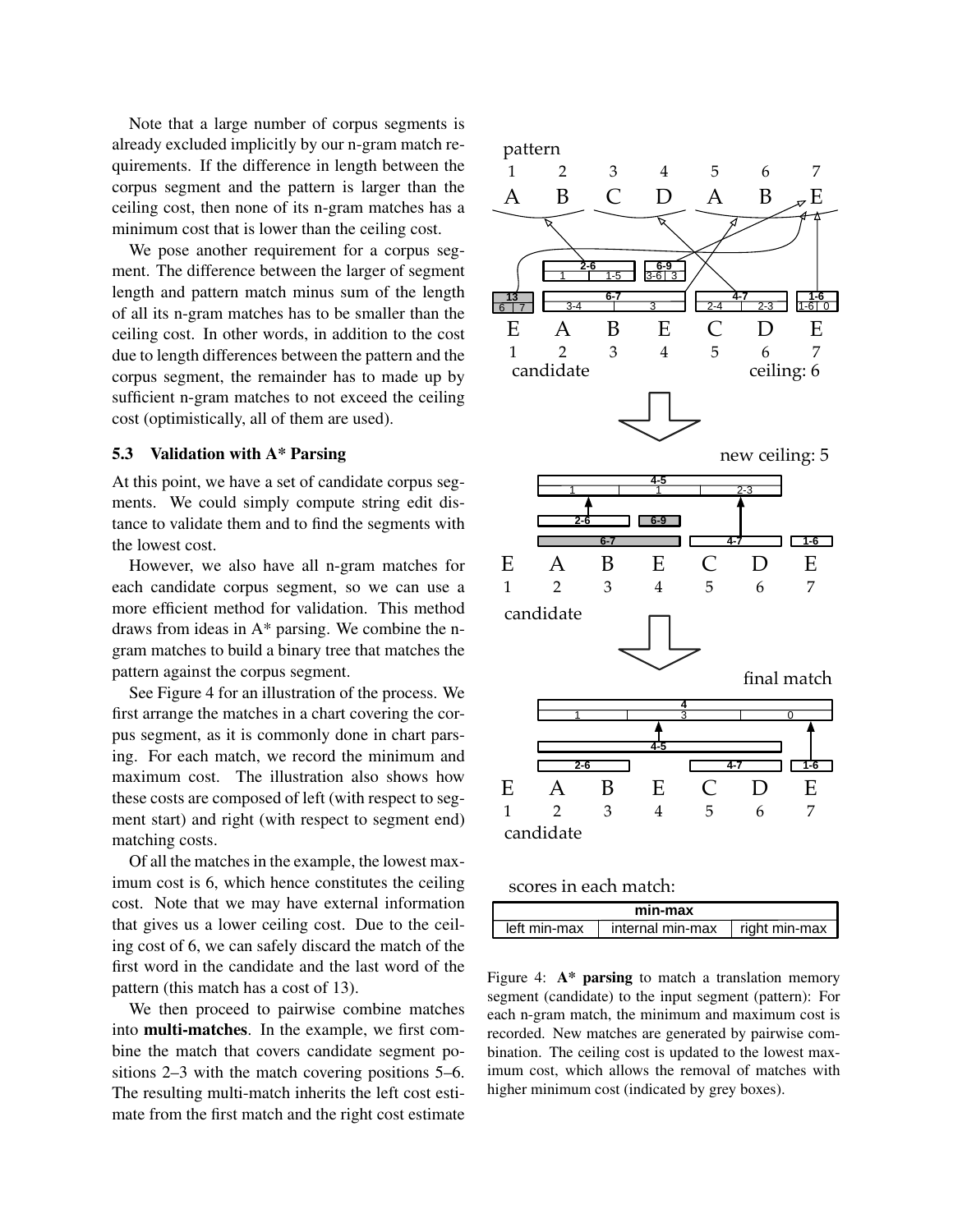from the second match. It also incurs an internal cost of 1 due to the insertion of word  $E$  (position 4) in the candidate.

Overall, it has a maximum cost estimate of 5. Since the maximum cost estimate of the multi-match is lower than the ceiling cost, we update the ceiling cost. This also triggers the removal of two matches of the chart: the match covering candidate word positions 2–4, and the match covering position 4 have each a minimum cost of 6, and hence cannot possible be used in an optimal edit path.

In the example, the final step is the composition of the multi-match covering positions 2–7, which has a minimum and maximum cost of 4. No other combination of (multi-)matches has a lower minimum cost, so we found an optimal edit path and its string edit distance.

In the description of the example above, we glossed over the exact strategy of combining matches. There are many possible strategies for such a A\* parsing method. We implemented a simple bottom up parser that incrementally adds valid multi-matches composed of an increasing number of matches. The parser terminates, when now new surviving matches are generated at a iteration (corresponding to certain number of matches). The canonical A\* parsing strategy is best-first parsing with a priority queue.

The theoretical cost of the described A\* parsing method is worse than the standard dynamic programming method, but in practice it is faster, except for degenerate cases. The fewer initial matches are found, the higher the speed-ups. For more on this, refer to the experimental section.

#### 5.4 Refinement

The number of unigram matches between a pattern an the corpus is very large. Consider that in a text corpus most segments contain a period. This results in costly generation of matches, and a large number of candidate segments before filtering.

However, given a maximum error of, say, 30%, a candidate segment must have a matching n-gram larger than a unigram, except for very short patterns. Hence, we do not need to generate unigram matches for length filtering.

We gain significant speed-ups by postponing the generation of unigram matches after length filtering,

| Acquis     | Corpus     | <b>Test</b> |  |
|------------|------------|-------------|--|
| segments   | 1,169,695  | 4,107       |  |
| words      | 23,566,078 | 128,005     |  |
| words/seg. | 20         | 31          |  |
|            |            |             |  |
| Product    | Corpus     | Test        |  |
| segments   | 83,461     | 2,000       |  |
| words      | 1,038,762  | 24,643      |  |
| words/seg. | 12         | 12          |  |

Table 1: Statistics of the corpus used in experiments

when a much smaller number of segments are left to be considered. By hashing the unigrams in the pattern, we loop through all words in the candidate segment to detect unigram matches, and add them to the set of matches (unless they are subsumed by larger matches). While this implies a linear cost with respect to total length of all surviving candidate segments, it is still much cheaper than generating all unigram matches earlier on.

Note that when using lower maximum error rates, or when lower ceiling costs are detected, we may also postpone the generate of other small n-gram matches (bigrams, trigrams).

### 6 Experiments

We carried out experiments using two English data sets: the publicly available JRC-Acquis corpus<sup>1</sup> (Acquis) and a commercial product manual corpus (Product). We use the same test set as Koehn et al. (2009). See Table 1 for basic corpus statistics.

The Acquis corpus is a collection of laws and regulations that apply to all member countries of the European Union. It has more repetitive content than the parallel corpora that are more commonly used in machine translation research. Still, the commercial Product corpus is more representative of the type of data used in translation memory systems. It is much smaller (around a million words), with shorter segments (average 12 words per segments).

See Table 2 for a quantitive analysis of the ratio of approximate matches in the corpus. For the Acquis corpus the ratio of matches ranges from 45% to 60%, and for the Product corpus from 47% to 73%, when

<sup>&</sup>lt;sup>1</sup>http://wt.jrc.it/lt/Acquis/ (Steinberger et al., 2006)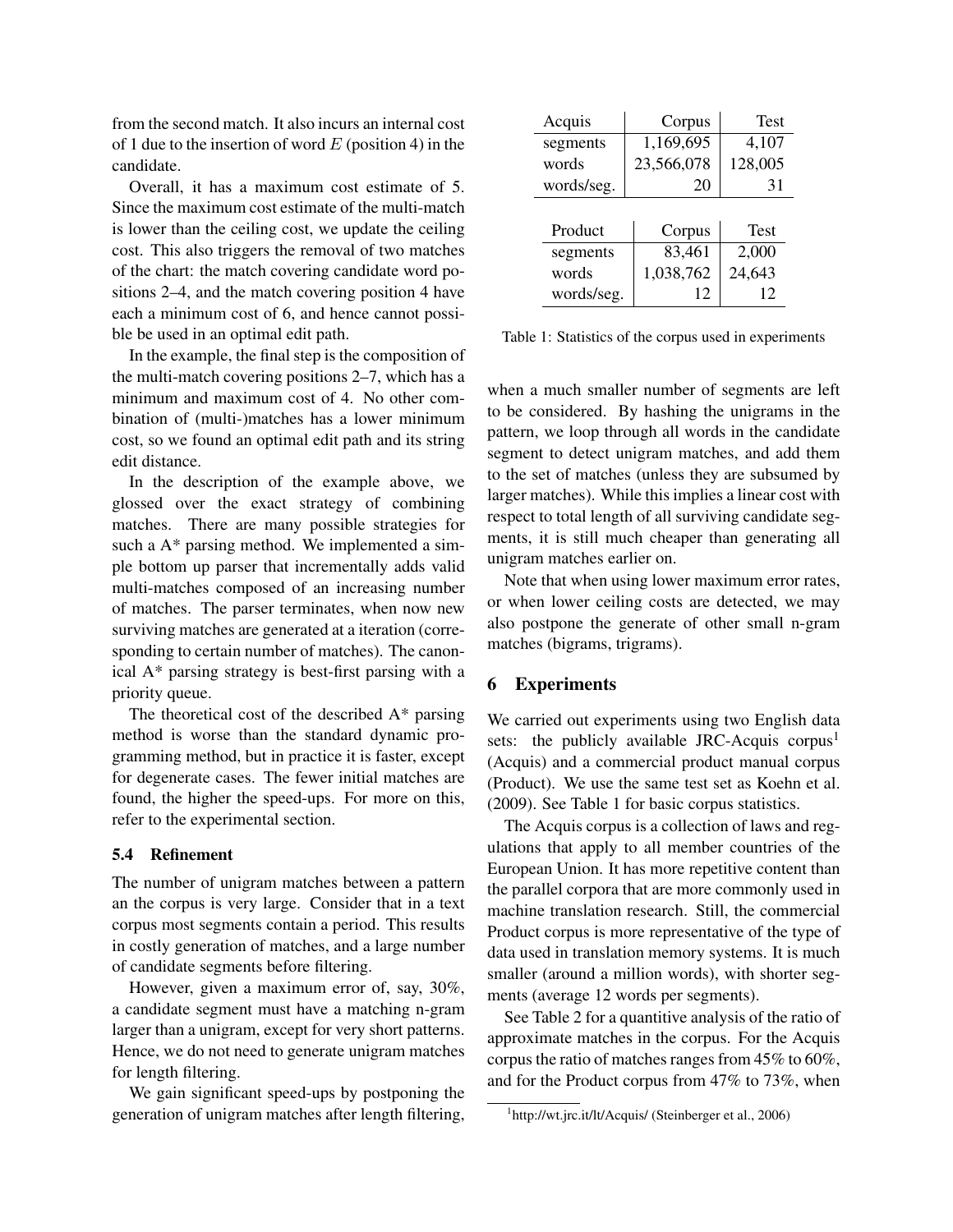| Max.  | Acquis  |       | Product |                   |  |
|-------|---------|-------|---------|-------------------|--|
| error | matches | speed | matches | speed             |  |
| 40%   | 60%     | 462ms | 73%     | 5.1ms             |  |
| 30%   | 54%     | 247ms | 66%     | 4.3 <sub>ms</sub> |  |
| 20%   | 50%     | 163ms | 58%     | 3.8 <sub>ms</sub> |  |
| 10%   | 45%     | 85ms  | 47%     | 3.2ms             |  |

Table 2: Number of matches and speed of lookup

| Method                | Acquis            | Product            |
|-----------------------|-------------------|--------------------|
| <b>Baseline</b>       | 33,776ms          | 371.2ms            |
| with length filtering | 2,965ms           | 77.1 <sub>ms</sub> |
| Our method            | 247 <sub>ms</sub> | 4.3 <sub>ms</sub>  |
| w/o refinement        | 2,831ms           | 40.3ms             |
| w/o length filtering  | 4,414ms           | 46.2ms             |
| $w/o A*$ parsing      | 6,079ms           | 113.0ms            |

Table 3: Main results: Performance of the method and contribution of its steps

varying the error threshold for acceptable segments from 10% to 40%.

Timing experiments were run on a machine with a 64-bit Intel Xeon E5430 2.66GHz CPU. Speed is measured in average time per segment lookup. The speed of our method varies for the different maximum error threshold numbers — in the given range roughly by a factor of 5 for Acquis and 2 for Product. With a lower maximum error more segments can be discarded early in the process.

The main results are shown in Table 3. When using a 30% threshold for accepting approximate matches, our method takes 3.0 milliseconds per input segment for the Acquis corpus, and 4.3ms for the Product corpus. This compares very favorably against the canonical baseline method, the wellknown dynamic programming solution to the string edit distance problem (33,776ms and 371.2ms), even if we filter out segments that disqualify due to length differences (2,965ms and 77.1ms).

The table also gives an indication of the contribution of the steps of the method. The refinement of delaying the generation of unigram matches (see Section 5.4) is responsible for reducing the time needed by roughly a factor of ten — without it the time costs increases to 2,831ms and 40.3ms, respectively. If we leave out length filtering (see Sec-

| Step             | Acquis             | Product   |
|------------------|--------------------|-----------|
| range finding    | 29.7 <sub>ms</sub> | 2.06ms    |
| match generation | 119.0ms            | 0.69ms    |
| filtering        | 94.4ms             | 1.49ms    |
| validation       | 3.7 <sub>ms</sub>  | $0.01$ ms |

Table 4: Time per segment for each step of the method

tion 5.2), time per segment increases to 4,414ms and 46.2ms. Finally, if we carry out the comparison of candidate segments against the input segment without A\* parsing, time increases further to 6,079ms and 113.0ms.

Another way to inspect the time requirements of the various steps of the method is to look at the time spent in each stage. See Table 4 for details. For the Product corpus, most time is spent on range finding and filtering, while for the Acquis corpus match generation dominates..

The validation step takes in both cases very little time. The A\* parsing method is twice as fast as the canonical dynamic programming method (taking about 3.7ms vs 0.016ms per input segment in both corpora), but this is clearly not the bottleneck.

Note that there is also the stage of creating the suffix array, which takes about 40 seconds for the Acquis corpus and 2 seconds for the Product corpus. Since this is a one-time pre-processing cost, which can be incurred offline, we did not consider it in this analysis

It is worth pointing out that for the Product corpus, one degenerate case out of the 2000 input segments is responsible for a quarter of the average cost. It takes over 1000ms seconds to complete. The segment consist of a sequence of 120 periods, which are treated as tokens, which generates a very large number of n-gram matches, which requires a large amount of match filtering. Note that such outliers are a concern, but they can be easily detected and properly addressed.

Table 5 gives the average number of segments considered by the method. The number of segments with n-gram matches is 24,258.3 for the Acquis and 580.1 for the Product corpus. Segment filtering reduces these numbers to 77.8 and 6.8. Finally, 25.9 and 3.3 segments on average are consider best matches since they all have the optimal